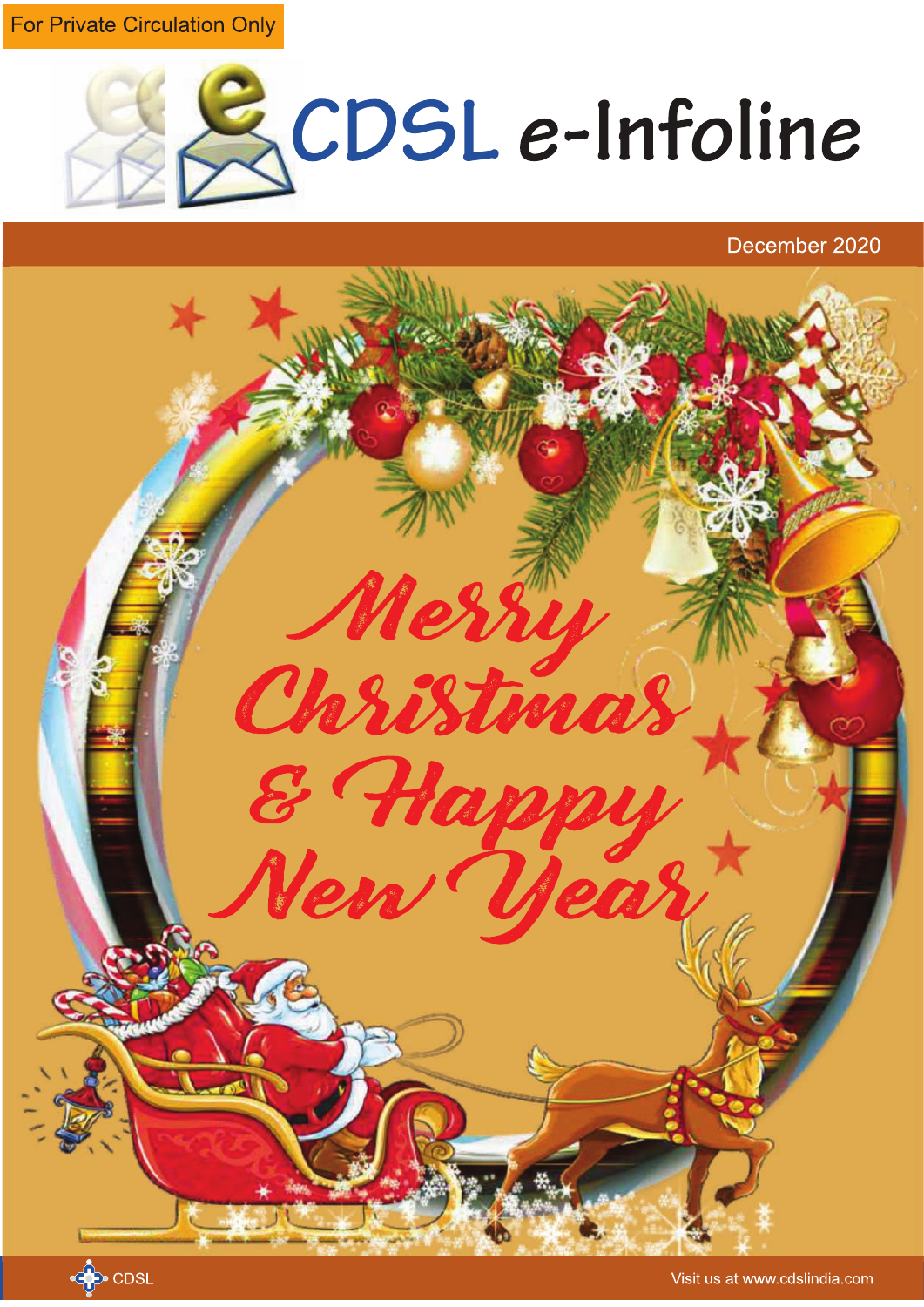

## During the last 12 months, the number of active BO accounts with CDSL has increased from 1.95 Crore as on November 30, 2019 to 2.79 Crore as on November 30, 2020, which indicates growth of 43.08 %.



As on November 30, 2020 CDSL has 589 DPs offering DP services from over 20,600 locations across the country. These DPs comprise of CMs, Banks, NBFCs & Custodians.



The securities of all active listed companies have been admitted with CDSL for demat. Further, a large number of Private Limited and unlisted companies are also admitted with CDSL. As November 30, 2020, the securities of 15,788 companies have been admitted for demat with CDSL.

## **ISSUE OF SECURITIES IN DEMATERIALISED FORM BY UNLISTED PUBLIC COMPANIES**

Ministry of Corporate Affairs (MCA), vide its circular [CDSL/OPS/RTA/](https://www.cdslindia.com/Publications/Communique.aspx) [POLCY/-2018/119](https://www.cdslindia.com/Publications/Communique.aspx) dated September 10, 2018 has made amendments to the Companies (Prospectus and Allotment of Securities) Rules, 2014.

In order to fulfil the above requirements, we invite you to admit your securities with CDSL.

Admission procedure with CDSL

- Issuer appoints RTA
- Online Portal to upload scanned documents.
- Acceptance of Digitally Signed Documents
- Online Payment Gateway.
- Tracking the status of application received.
- Dematerialization of Shares
- Issuer admits securities with CDSL

For a detailed procedure and documentation, kindly visit [https://](https://www.cdslindia.com/IssuerCompanies/How-to-become-issuer.html) [www.cdslindia.com/IssuerCompanies/How-to-become-issuer.html.](https://www.cdslindia.com/IssuerCompanies/How-to-become-issuer.html) To admit unlisted companies with CDSL you may contact Mr. Anand Tirodkar - 09819037049, Mr. Ankit Bandivadekar - 09920383858 or Ms.Tejasi Mendon - 09833580095 or email on anandt@cdslindia. com, ankitb@cdslindia.com or tejasim@cdslindia.com.

### **RTA SERVICES BY CVL**

CDSL Ventures Limited (CVL) has obtained registration from SEBI as a category–I, Registrar & Share Transfer Agent. This enables CDSL group to extend its portfolio of services to its stakeholders under one roof.

CVL would offer:

- RTA services to Issuers for equity and debt securities with primary focus on unlisted companies.
- A client Company signing up for CVL RTA services would enjoy the following benefits: -
- a. Enhanced security and dealing with an Institution of repute
- b. Reduced documentation
- c. Improved timelines

Joining formalities for RTA services would entail:

- Bipartite agreement between CVL and Issuer.
- Master Creation Form.
- Board Resolution and Signature of Authorised signatory.

For any queries, kindly contact Mr. Milind Saraf on 022-61216913, milinds@cdslindia.com or Mr. Nilesh Chalke on 022-61216905, nileshc@cdslindia.com.

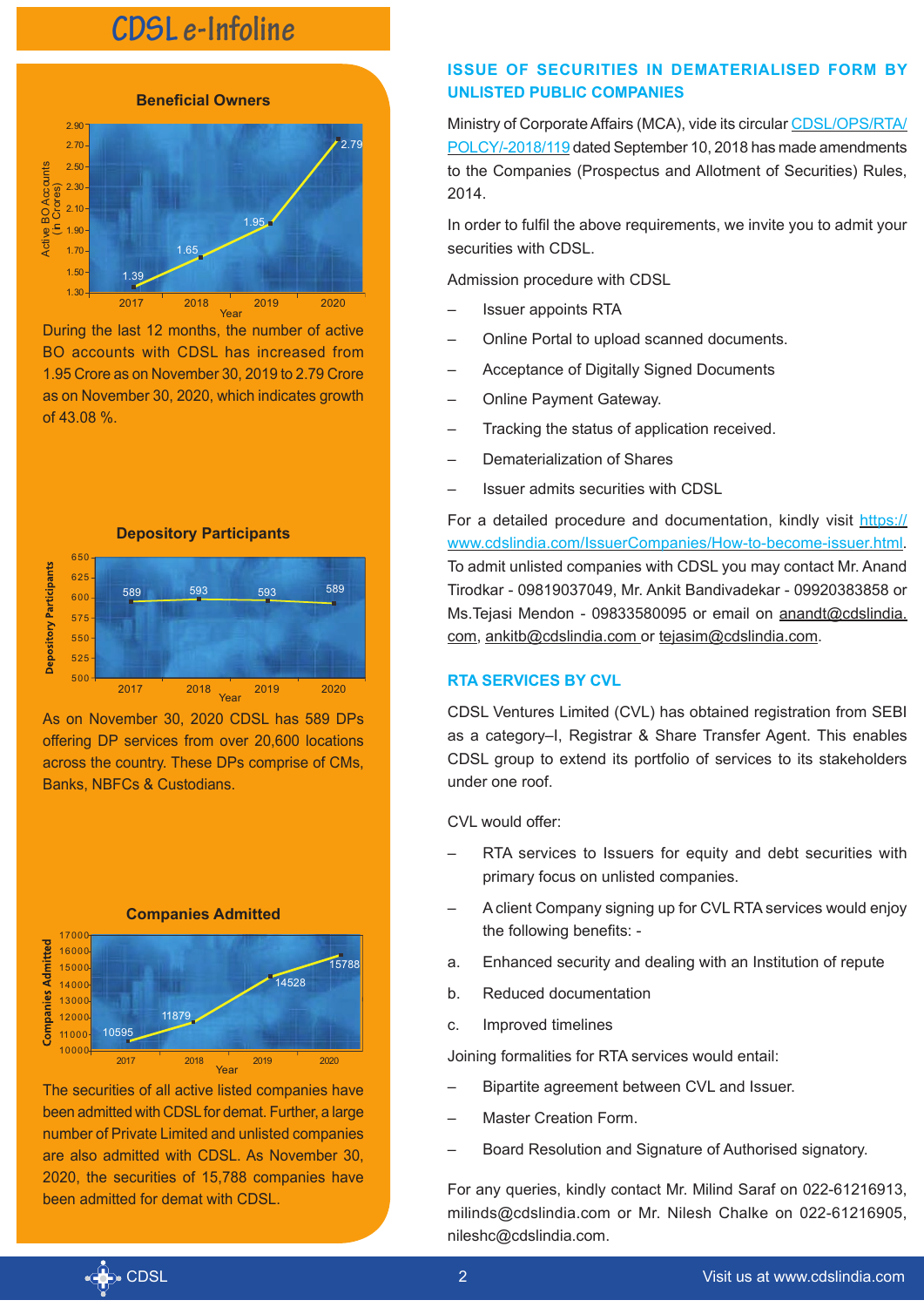### **SUCCESSFUL FACILITATION OF e-VOTING**

CDSL's e-Voting System enables investors to cast their votes pertaining to company resolutions through the internet till the closure of an e-Voting event. At present, more than 4600 companies have signed agreements with CDSL for availing its e-Voting facility, of which over 4500 companies have used CDSL's e-Voting platform, www.evotingindia.com to conduct electronic voting for AGMs and Postal ballot resolutions for over 25,000 occasions. CDSL also provides its e-Voting system at the venue of meeting. This has enabled shareholders to cast their vote electronically and also helps the Scrutinizer in getting a consolidated voting report.

## **CONDUCTING OF AGM THROUGH VIDEO CONFERENCING (VC) OR OTHER AUDIO-VISUAL MEANS (OAVM)**

In view of the situation arising due to COVID-19 global pandemic, the general meetings of the companies shall be conducted as per the guidelines issued by the Ministry of Corporate Affairs [\(MCA\) vide Circular No. 14/2020](http://www.mca.gov.in/Ministry/pdf/Circular14_08042020.pdf) dated April 8, 2020, [Circular](http://www.mca.gov.in/Ministry/pdf/Circular17_13042020.pdf) [No.17/2020](http://www.mca.gov.in/Ministry/pdf/Circular17_13042020.pdf) dated April 13, 2020 and [Circular No. 20/2020](http://www.mca.gov.in/Ministry/pdf/Circular20_05052020.pdf) dated May 05, 2020.

The forthcoming AGM/EGM will thus be held through video conferencing (VC) or other audio-visual means (OAVM). Hence, Members can attend and participate in the ensuing AGM/EGM through VC/OAVM. We are pleased to inform you that the facility of casting votes by shareholders using remote e-voting as well as the e-voting system on the date of the EGM/AGM and VC/ OAVM service will be provided by CDSL.

- 1. The Members can join the EGM/AGM in the VC/OAVM mode 15 minutes before and after the scheduled time of the commencement of the Meeting by following the procedure mentioned in the Notice. The facility of participation at the EGM/AGM through VC/OAVM will be made available to at least 1000 members on first come first served basis. This will not include large Shareholders (Shareholders holding 2% or more shareholding), Promoters, Institutional Investors, Directors, Key Managerial Personnel, the Chairpersons of the Audit Committee, Nomination and Remuneration Committee and Stakeholders Relationship Committee, Auditors etc. who are allowed to attend the EGM/AGM without restriction on account of first come first served basis.
- 2. The attendance of the Members attending the AGM/ EGM through VC/OAVM will be counted for the purpose of ascertaining the quorum under Section 103 of the Companies Act, 2013.
- 3. Pursuant to MCA Circular No. 14/2020 dated April 08, 2020, the facility to appoint proxy to attend and cast vote for the members is not available for this AGM/EGM. However, in pursuance of Section 112 and Section 113 of the Companies Act, 2013, representatives of the members such as the President of India or the Governor of a State or body corporate can attend the AGM/EGM through VC/ OAVM and cast their votes through e-voting
- 4. Only those shareholders, who are present in the EGM/AGM through VC/OAVM facility and have not casted their vote on the Resolutions through remote e-Voting and are otherwise not barred from doing so, shall be eligible to vote through e-Voting system available during the EGM/AGM.
- 5. Shareholders who have voted through Remote e-Voting are eligible to attend the EGM/AGM. However, they are not eligible to vote at the EGM/AGM.

### **CDSL'S e-VOTING MOBILE APP- M-VOTING**

CDSL's e-Voting is an internet-based system [\(www.evotingindia.](https://www.evotingindia.com/)  [com\)](https://www.evotingindia.com/) through which shareholders can login and register their votes on company resolutions. The system processes and records votes automatically, which facilitates faster processing of voting results.

For convenience of shareholders, CDSL has also launched "mVoting"- a mobile app to facilitate e-Voting. m-Voting is designed with adaptive technology such that it fits in all Smart Phones/Screen sizes. The m-Voting app can be downloaded by shareholders on their Android and iOS based mobile.

### **GREEN INITIATIVE FOR CORPORATES**

CDSL's 'Go Green' service enables corporate entities to communicate to their shareholders through e-mail. As the name suggests, Go Green aims to use 'greener' electronic practices of communication over the conventional printing and posting of physical documents. Companies can use this inexpensive and efficient service for sending any communication to their shareholders, which would result in reduced costs and contribute to a greener environment. To register your company for Go Green, please contact Mr. Anand Tirodkar on 09819037049, anandt@ cdslindia.com or Mr. Ankit Bandivadekar on 09920383858, ankitb@cdslindia.com.

### **INVESTOR AWARENESS PROGRAMMS (IAPs)**

During November 2020, CDSL IPF Trust has conducted 69 webinars across India. DPs / CMs also participated in these IAPs. These programs were directed towards educating Investors about Depository Services, Investing in Capital Markets.

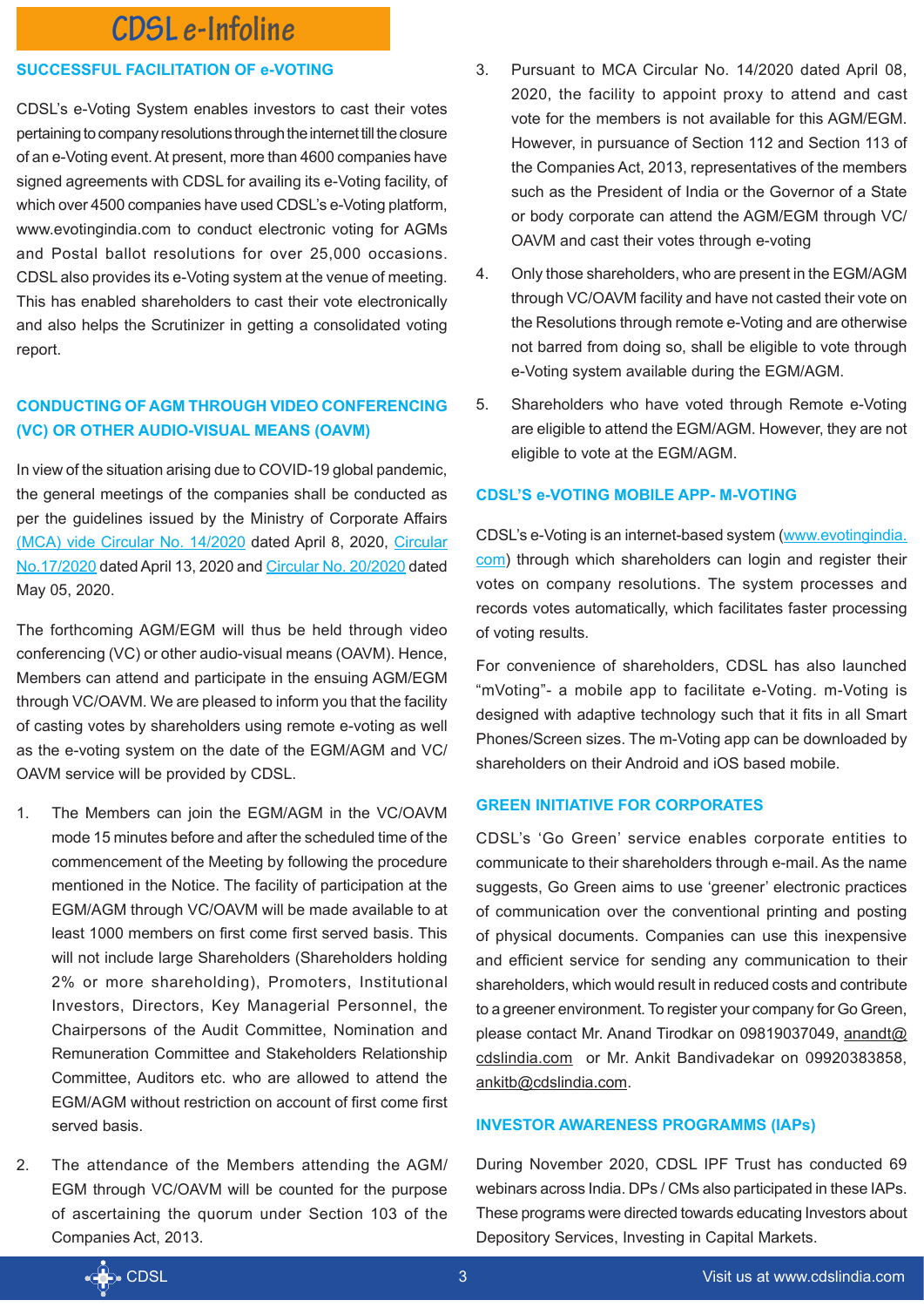## **ISINs ADMITTED DURING NOVEMBER 2020**

| <b>Sr No</b>              | <b>ISIN</b>         | <b>COMPANY NAME</b>                                             | <b>RTA NAME</b>                                                              |
|---------------------------|---------------------|-----------------------------------------------------------------|------------------------------------------------------------------------------|
| $\mathbf{1}$              | <b>INE0CT801017</b> | ACKO TECHNOLOGY & SERVICES PRIVATE LIMITED                      | LINK INTIME INDIA PRIVATE LIMITED                                            |
| $\sqrt{2}$                | INE0FE901019        | AKER FOODS AGROTECH PRIVATE LIMITED                             | KFIN TECHNOLOGIES PRIVATE LIMITED                                            |
| $\ensuremath{\mathsf{3}}$ | INE0FG501015        | AMPM FASHIONS PRIVATE LIMITED                                   | LINK INTIME INDIA PRIVATE LIMITED                                            |
| 4                         | INE0FI901015        | ANKIT POLYESTER LIMITED                                         | <b>BIGSHARE SERVICES PRIVATE LIMITED</b>                                     |
| $5\,$                     | INE0FDY01013        | ANSAL CROWN INFRABUILD PRIVATE LIMITED                          | LINK INTIME INDIA PRIVATE LIMITED                                            |
| 6                         | INE0FEY01011        | ANTIL COMPUTER EDUCATION CENTRE LIMITED                         | MAASHITLA SECURITIES (P) LIMITED                                             |
| $\overline{7}$            | INE930P01018        | ANUPAM RASAYAN INDIA LIMITED                                    | KFIN TECHNOLOGIES PRIVATE LIMITED                                            |
| 8                         | <b>INE0FP101013</b> | APOLLO PACIFIC TERMINAL PRIVATE LIMITED                         | ALANKIT ASSIGNMENTS LIMITED                                                  |
| 9                         | INE0FIS01014        | ARIHANT CORPORATE SERVICES LIMITED                              | <b>CDSL VENTURES LIMITED</b>                                                 |
| 10                        | INE0FM901019        | ARORAS J. K. NATURAL MARBLES LIMITED                            | <b>CDSL VENTURES LIMITED</b>                                                 |
| 11                        | INE0FKH01013        | ARROW OXYGEN LIMITED                                            | <b>BIGSHARE SERVICES PRIVATE LIMITED</b>                                     |
| 12                        | INE0FCR01019        | ASCLEPIUS CONSULTING & TECHNOLOGIES PRIVATE LIMITED             | AARTHI CONSULTANTS PRIVATE LIMITED                                           |
| 13                        | INE0FCS01017        | AUROBINDO REALTY & INFRASTRUCTURE PRIVATE LIMITED               | <b>CIL SECURITIES LIMITED</b>                                                |
| 14                        | <b>INE0FD501018</b> | <b>B.N. FABRICATORS LIMITED</b>                                 | KFIN TECHNOLOGIES PRIVATE LIMITED                                            |
| 15                        | INE0FJE01012        | BENGAL GREENFIELD HOUSING DEVELOPMENT COMPANY<br><b>LIMITED</b> | MAHESHWARI DATAMATICS PVT. LIMITED                                           |
| 16                        | INE0FIX01014        | BEST EXPORTS CENTRE PRIVATE LIMITED                             | PURVA SHARE REGISTRY INDIA PRIVATE<br>LIMITED                                |
| 17                        | INE0EU501018        | <b>BIOLINK HEALTHCARE LIMITED</b>                               | BIGSHARE SERVICES PRIVATE LIMITED                                            |
| 18                        | INEOFLK01015        | BIOSPAN CONTAMINATION CONTROL SOLUTIONS PRIVATE<br>LIMITED      | ACCURATE SECURITIES AND REGISTRY<br>PRIVATE LIMITED                          |
| 19                        | <b>INE0FK401012</b> | <b>BSAS INFOTECH LIMITED</b>                                    | MAASHITLA SECURITIES (P) LIMITED                                             |
| 20                        | INE0FKI01011        | <b>CELCON GREEN LIMITED</b>                                     | <b>BIGSHARE SERVICES PRIVATE LIMITED</b>                                     |
| 21                        | <b>INE0FF801010</b> | <b>CHERISH SPECIALTIES LIMITED</b>                              | <b>CDSL VENTURES LIMITED</b>                                                 |
| 22                        | INE0FNP01010        | CITIZEN UMBRELLA MANUFACTURERS LTD                              | KFIN TECHNOLOGIES PRIVATE LIMITED                                            |
| 23                        | INE0FNR01016        | CITYSTAR INFRASTRUCTURES LIMITED                                | NICHE TECHNOLOGIES PRIVATE LIMITED                                           |
| 24                        | <b>INE0FF501016</b> | CLAIRVOYANCE INDUSTRIES PRIVATE LIMITED                         | <b>BIGSHARE SERVICES PRIVATE LIMITED</b>                                     |
| 25                        | INE0FEV01017        | COSMIC INFORMATION AND TECHNOLOGY LIMITED                       | ACCURATE SECURITIES AND REGISTRY<br>PRIVATE LIMITED                          |
| 26                        | <b>INE0FF901018</b> | DATASCAPE REALTY PRIVATE LIMITED                                | <b>CDSL VENTURES LIMITED</b>                                                 |
| 27                        | INE0FDM01018        | <b>DBD FINANCE LIMITED</b>                                      | MAHESHWARI DATAMATICS PVT. LIMITED                                           |
| 28                        | INE0FDO01014        | <b>DBD INVESTMENTS LIMITED</b>                                  | MAHESHWARI DATAMATICS PVT. LIMITED                                           |
| 29                        | INE0FHS01016        | DEEP INDUSTRIES LIMITED                                         | LINK INTIME INDIA PRIVATE LIMITED                                            |
| 30                        | INE0FOJ01011        | DEL, SEATEK INDIA PRIVATE LIMITED                               | PURVA SHARE REGISTRY INDIA PRIVATE<br>LIMITED                                |
| 31                        | INE0FHQ01010        | DESAAL PRODUCTION PRIVATE LIMITED                               | UNIVERSAL CAPITAL SECURITIES PRIVATE<br><b>LIMITED</b>                       |
| 32                        | INE0FEX01013        | DHANALAKSHMI HIRE PURCHASE AND LEASING LIMITED                  | S.K.D.C. CONSULTANTS LIMITED                                                 |
| 33                        | INE0FHZ01011        | DHANLUXMI TEXTILES LIMITED                                      | <b>ALANKIT ASSIGNMENTS LIMITED</b>                                           |
| 34                        | INE0FNX01014        | DHIRAJ IRON AND STEEL LIMITED                                   | <b>CDSL VENTURES LIMITED</b>                                                 |
| 35                        | INE0FFQ01014        | <b>ECMAT LIMITED</b>                                            | <b>VENTURE CAPITAL &amp; CORPORATE</b><br><b>INVESTMENTS PRIVATE LIMITED</b> |
| 36                        | INE0FIK01011        | <b>ELKINS TRADELINK LIMITED</b>                                 | <b>CDSL VENTURES LIMITED</b>                                                 |
| 37                        | INE0FKX01010        | ESQUIRE SHARE AND STOCK BROKERS LIMITED                         | BIGSHARE SERVICES PRIVATE LIMITED                                            |
| 38                        | <b>INE0FL801012</b> | <b>ESSAR MINMET LIMITED</b>                                     | LINK INTIME INDIA PRIVATE LIMITED                                            |
| 39                        | INE0FHN01017        | <b>ESSAR STEEL LIMITED</b>                                      | LINK INTIME INDIA PRIVATE LIMITED                                            |
| 40                        | <b>INE0FE801011</b> | <b>FITEX INDUSTRIES LIMITED</b>                                 | KFIN TECHNOLOGIES PRIVATE LIMITED                                            |
| 41                        | INE02I701016        | FRENCH BAKERY PRIVATE LIMITED                                   | ALANKIT ASSIGNMENTS LIMITED                                                  |
| 42                        | INE0FOX01012        | GAIT NAURISH (INDIA) LIMITED                                    | ORBIS FINANCIAL CORPORATION LIMITED                                          |
| 43                        | <b>INE0FD701014</b> | <b>GOPINATH CHEM-TECH LIMITED</b>                               | ACCURATE SECURITIES AND REGISTRY<br>PRIVATE LIMITED                          |
| 44                        | INE0FH301019        | GREEN EARTH COAL AND LOGISTICS PRIVATE LIMITED                  | BEETAL FINANCIAL AND COMPUTER<br>SERVICES (P) LIMITED                        |

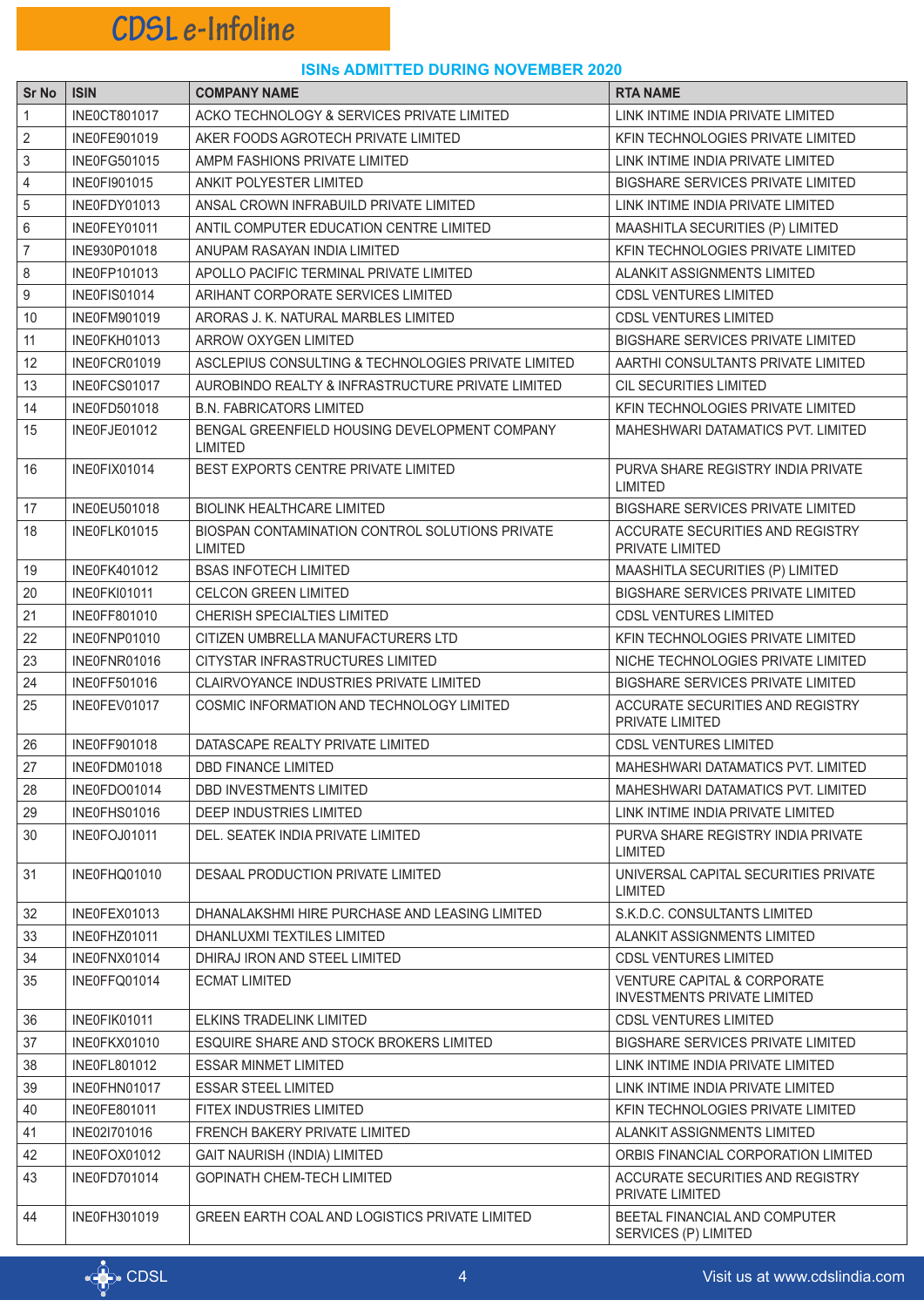| <b>Sr No</b> | <b>ISIN</b>         | <b>COMPANY NAME</b>                                   | <b>RTA NAME</b>                                                              |
|--------------|---------------------|-------------------------------------------------------|------------------------------------------------------------------------------|
| 45           | INE0FMS01016        | <b>GROWEL FORMULATIONS PRIVATE LIMITED</b>            | <b>XL SOFTECH SYSTEMS LIMITED</b>                                            |
| 46           | INE0FIW01016        | HERODOTUS CONSUMER LIMITED                            | BIGSHARE SERVICES PRIVATE LIMITED                                            |
| 47           | <b>INE0FL001019</b> | HIMACHAL TEXTILE PARK LIMITED                         | SKYLINE FINANCIAL SERVICES PRIVATE<br><b>LIMITED</b>                         |
| 48           | INE0FHV01010        | HONOR PHARMACEUTICALS LIMITED                         | MAASHITLA SECURITIES (P) LIMITED                                             |
| 49           | INE0FDI01016        | <b>INDRA FINANCIAL SERVICES LIMITED</b>               | BEETAL FINANCIAL AND COMPUTER<br>SERVICES (P) LIMITED                        |
| 50           | INE0FLR01010        | <b>INOX WIND ENERGY LIMITED</b>                       | LINK INTIME INDIA PRIVATE LIMITED                                            |
| 51           | INE0FFX01010        | J. R. SHAH EXPORTS LIMITED                            | ACCURATE SECURITIES AND REGISTRY<br>PRIVATE LIMITED                          |
| 52           | INE0FLP01014        | JBM ELECTRIC VEHICLES PRIVATE LIMITED                 | MCS SHARE TRANSFER AGENT LIMITED - NEW<br><b>DELHI</b>                       |
| 53           | INE0FLL01013        | JBM GREEN ENERGY SYSTEMS PRIVATE LIMITED              | MCS SHARE TRANSFER AGENT LIMITED - NEW<br><b>DELHI</b>                       |
| 54           | INE0FKZ01015        | JINDAL HOLDINGS AND INVESTMENT LIMITED                | SKYLINE FINANCIAL SERVICES PRIVATE<br>LIMITED                                |
| 55           | INE0FKY01018        | <b>JINDAL TECHNOTEX LIMITED</b>                       | SKYLINE FINANCIAL SERVICES PRIVATE<br><b>LIMITED</b>                         |
| 56           | INE0FOP01018        | <b>JUHI LEASING AND FINANCE LIMITED</b>               | INDUS PORTFOLIO PRIVATE LIMITED                                              |
| 57           | INE0FDP01011        | KALYANI NAVYUG MEDIA PRIVATE LIMITED                  | KFIN TECHNOLOGIES PRIVATE LIMITED                                            |
| 58           | INEOFEA01011        | KANDLA IMPEX LIMITED                                  | KFIN TECHNOLOGIES PRIVATE LIMITED                                            |
| 59           | INE0FD601016        | KAYPRI TECHNOLOGIES AND MARKETING LIMITED             | ACCURATE SECURITIES AND REGISTRY<br>PRIVATE LIMITED                          |
| 60           | INE0FNU01010        | KEJRIWAL INVESTMENT COMPANY PRIVATE LIMITED           | S.K. INFOSOLUTIONS PRIVATE LIMITED<br>(ERSTWHILE S K COMPUTERS)              |
| 61           | INE0FEB01019        | KOLKATA METROPOLITAN SOUTH CITY DEVELOPMENT LIMITED   | MAHESHWARI DATAMATICS PVT. LIMITED                                           |
| 62           | INE0FFR01012        | LAL GEBI INFRA PRIVATE LIMITED                        | KFIN TECHNOLOGIES PRIVATE LIMITED                                            |
| 63           | INE0FO901017        | LOYAL INSURANCE BROKERS LIMITED                       | <b>CDSL VENTURES LIMITED</b>                                                 |
| 64           | INE0FEC01017        | MADHYA PRADESH AGRO FOOD INDUSTRIES LIMITED           | KFIN TECHNOLOGIES PRIVATE LIMITED                                            |
| 65           | INE0FKG01015        | MAG FINSERV COMPANY LIMITED                           | LINK INTIME INDIA PRIVATE LIMITED                                            |
| 66           | INE0A2X01016        | MARUT NANDAN PARYATAN LIMITED                         | ABHIPRA CAPITAL LIMITED                                                      |
| 67           | INE0FHR01018        | MASQATI FOOD LIMITED                                  | <b>VENTURE CAPITAL &amp; CORPORATE</b><br><b>INVESTMENTS PRIVATE LIMITED</b> |
| 68           | <b>INE0FH401017</b> | <b>MEDPAK INDIA LIMITED</b>                           | ANKIT CONSULTANCY PRIVATE LIMITED                                            |
| 69           | <b>INE0FC901011</b> | <b>MEHTA PULSES LIMITED</b>                           | KFIN TECHNOLOGIES PRIVATE LIMITED                                            |
| 70           | INE0FHY01014        | MEIL (BHUBANESWAR) BULK WATER PROJECT PRIVATE LIMITED | VENTURE CAPITAL & CORPORATE<br><b>INVESTMENTS PRIVATE LIMITED</b>            |
| 71           | INE0FGE01018        | MEIL APLUS ENGINEERING PRIVATE LIMITED                | <b>VENTURE CAPITAL &amp; CORPORATE</b><br><b>INVESTMENTS PRIVATE LIMITED</b> |
| 72           | INE0FGD01010        | MEIL SAI RAMA OIL & GAS PRIVATE LIMITED               | <b>VENTURE CAPITAL &amp; CORPORATE</b><br><b>INVESTMENTS PRIVATE LIMITED</b> |
| 73           | INE0FLN01019        | MH ECOLIFE EMOBILITY PRIVATE LIMITED                  | MCS SHARE TRANSFER AGENT LIMITED -<br>NEW DELHI                              |
| 74           | INE864I01014        | <b>MTAR TECHNOLOGIES LIMITED</b>                      | KFIN TECHNOLOGIES PRIVATE LIMITED                                            |
| 75           | INE0FDT01013        | NATURE FEEDS LIMITED                                  | KFIN TECHNOLOGIES PRIVATE LIMITED                                            |
| 76           | INE0FFM01013        | NAVINCHANDRA INSURANCE BROKING PRIVATE LIMITED        | <b>CDSL VENTURES LIMITED</b>                                                 |
| 77           | INE0FKE01010        | <b>NEGOLICE LIMITED</b>                               | SKYLINE FINANCIAL SERVICES PRIVATE<br><b>LIMITED</b>                         |
| 78           | INE0FJ501012        | NEOTECH EDUCATION FOUNDATION                          | <b>CDSL VENTURES LIMITED</b>                                                 |
| 79           | INE0FFK01017        | NETWORK PEOPLE SERVICES TECHNOLOGIES LIMITED          | LINK INTIME INDIA PRIVATE LIMITED                                            |
| 80           | INE0FMV01010        | NINE MEDIA & INFORMATION SERVICES LIMITED             | LINK INTIME INDIA PRIVATE LIMITED                                            |
| 81           | INE0FI201010        | NORTHERN ALLOYS BHAVNAGAR LIMITED                     | ACCURATE SECURITIES AND REGISTRY<br>PRIVATE LIMITED                          |
| 82           | INE0FP301019        | P.C.S. COMMODITIES PRIVATE LIMITED                    | CIL SECURITIES LIMITED                                                       |
| 83           | INE0FG301010        | PANCHARATNA BUILDCON PRIVATE LIMITED                  | KFIN TECHNOLOGIES PRIVATE LIMITED                                            |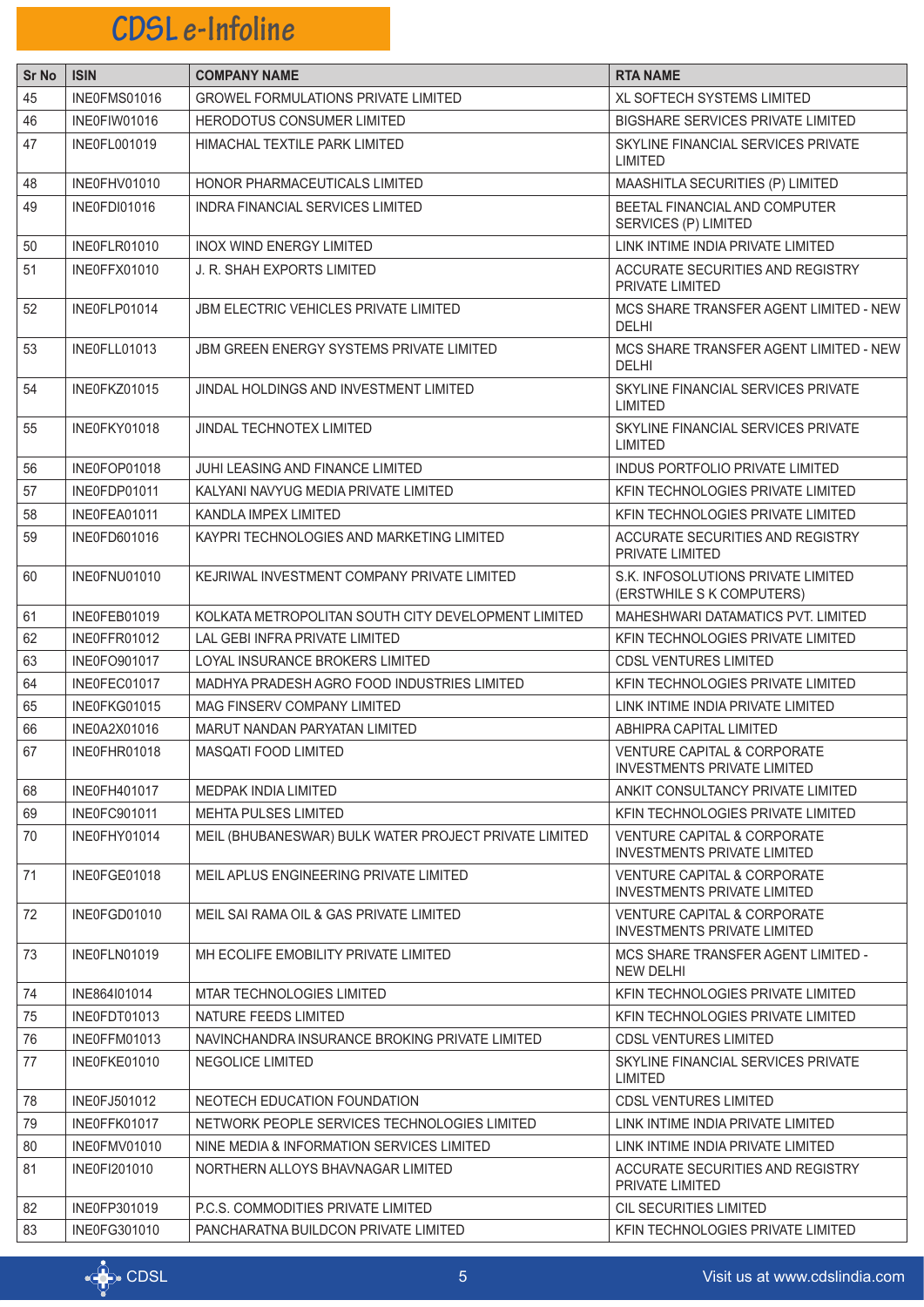| <b>Sr No</b> | <b>ISIN</b>         | <b>COMPANY NAME</b>                             | <b>RTA NAME</b>                                                   |
|--------------|---------------------|-------------------------------------------------|-------------------------------------------------------------------|
| 84           | INE0FGC01012        | PARAG PARIKH FINANCIAL ADVISORY SERVICES LTD    | LINK INTIME INDIA PRIVATE LIMITED                                 |
| 85           | INE0FHX01016        | PAT CREDIT LIMITED                              | ACCURATE SECURITIES AND REGISTRY<br>PRIVATE LIMITED               |
| 86           | INE0FJF01019        | PENSOL INDUSTRIES LIMITED                       | ANKIT CONSULTANCY PRIVATE LIMITED                                 |
| 87           | INE0FJ601010        | PODAR INFOTECH & ENTERTAINMENT LIMITED          | PURVA SHARE REGISTRY INDIA PRIVATE<br><b>LIMITED</b>              |
| 88           | INE0FMT01014        | POWER MECH INFRA LIMITED                        | VENTURE CAPITAL & CORPORATE<br><b>INVESTMENTS PRIVATE LIMITED</b> |
| 89           | INE0FKF01017        | PRASAD SEEDS PRIVATE LIMITED                    | BIGSHARE SERVICES PRIVATE LIMITED                                 |
| 90           | <b>INE0FJ701018</b> | PREMIER CONSULTANT AND TRADERS LIMITED          | PURVA SHARE REGISTRY INDIA PRIVATE<br>LIMITED                     |
| 91           | INE0FDN01016        | PRESTIGE SPACE SOLUTIONS LIMITED                | MAHESHWARI DATAMATICS PVT. LIMITED                                |
| 92           | <b>INE0BK701019</b> | PRIME FINVEST & LEASING LIMITED                 | LINK INTIME INDIA PRIVATE LIMITED                                 |
| 93           | INE0FIT01012        | PSB COMMODITIES LIMITED                         | MAASHITLA SECURITIES (P) LIMITED                                  |
| 94           | <b>INE0FI001014</b> | PURSHOTAM SURYA PRIVATE LIMITED                 | KFIN TECHNOLOGIES PRIVATE LIMITED                                 |
| 95           | INE0FMW01018        | QMS MEDICAL ALLIED SERVICES LIMITED             | <b>BIGSHARE SERVICES PRIVATE LIMITED</b>                          |
| 96           | INE0FDQ01019        | <b>RAA FINLEASE LIMITED</b>                     | MAHESHWARI DATAMATICS PVT. LIMITED                                |
| 97           | INE0FME01016        | RAGHOJI CEMENT MANUFACTURING COMPANY LIMITED    | PURVA SHARE REGISTRY INDIA PRIVATE<br><b>LIMITED</b>              |
| 98           | INE0FDJ01014        | RIDE CHOICE LIMITED                             | PURVA SHARE REGISTRY INDIA PRIVATE<br><b>LIMITED</b>              |
| 99           | INE0FFC01014        | <b>SAM ORGANICS LIMITED</b>                     | <b>BIGSHARE SERVICES PRIVATE LIMITED</b>                          |
| 100          | INE0FOA01010        | SAPNANAND LIFE SCIENCE LIMITED                  | <b>CDSL VENTURES LIMITED</b>                                      |
| 101          | INE0FOY01010        | SELF EMPLOYERS' LEASING AND FINANCE LIMITED     | <b>CDSL VENTURES LIMITED</b>                                      |
| 102          | INE00PU01023        | <b>SG ANALYTICS PRIVATE LIMITED</b>             | LINK INTIME INDIA PRIVATE LIMITED                                 |
| 103          | INE0FHM01019        | SHIV SHAKTI EMBROIDERIES PRIVATE LIMITED        | KFIN TECHNOLOGIES PRIVATE LIMITED                                 |
| 104          | INE0FHK01013        | SHREE KEDARNATH SUGAR AND AGRO PRODUCTS LIMITED | BIGSHARE SERVICES PRIVATE LIMITED                                 |
| 105          | INE0FDS01015        | SHRI GOVINDVENKATESAA TEXTILES LIMITED          | LINK INTIME INDIA PRIVATE LIMITED                                 |
| 106          | INE0FJG01017        | SINGH SUNSHINE GROUPS (SSG) LIMITED             | ALANKIT ASSIGNMENTS LIMITED                                       |
| 107          | INE0FJ901014        | SINO PODAR TRADE (INDIA) LIMITED                | PURVA SHARE REGISTRY INDIA PRIVATE<br>LIMITED                     |
| 108          | INE0FMU01012        | SINTECH PRECISION PRODUCTS LIMITED              | NIVIS CORPSERVE LLP                                               |
| 109          | INE0FOK01019        | SOUTH CITY MATRIX INFRASTRUCTURE LIMITED        | MAHESHWARI DATAMATICS PVT. LIMITED                                |
| 110          | INE0FNO01013        | SPORTS EDUCATION DEVELOPMENT INDIA LIMITED      | PURVA SHARE REGISTRY INDIA PRIVATE<br>LIMITED                     |
| 111          | INE0FDR01017        | SRI PALANI MURUGAN ENTERPRISES LIMITED          | LINK INTIME INDIA PRIVATE LIMITED                                 |
| 112          | INE0FF301011        | <b>SUXUS SYSTEMS LIMITED</b>                    | VENTURE CAPITAL & CORPORATE<br><b>INVESTMENTS PRIVATE LIMITED</b> |
| 113          | IN90FG201011        | <b>TIJARIA INDUSTRIES LIMITED</b>               | KFIN TECHNOLOGIES PRIVATE LIMITED                                 |
| 114          | INE0FG201012        | <b>TIJARIA INDUSTRIES LIMITED</b>               | KFIN TECHNOLOGIES PRIVATE LIMITED                                 |
| 115          | INE0FN201013        | <b>TIJARIA INTERNATIONAL LIMITED</b>            | KFIN TECHNOLOGIES PRIVATE LIMITED                                 |
| 116          | <b>INE0FM501017</b> | TRIDENT INDUSTRIAL INNOVATIONS LIMITED          | <b>CDSL VENTURES LIMITED</b>                                      |
| 117          | INE814U01014        | TRINITY MOBILITY PRIVATE LIMITED                | KFIN TECHNOLOGIES PRIVATE LIMITED                                 |
| 118          | INE023201010        | UFO SOFTWARE TECHNOLOGIES PRIVATE LIMITED       | LINK INTIME INDIA PRIVATE LIMITED                                 |
| 119          | INEOFFL01015        | UNITY FORTUNE INDIA LIMITED                     | BIGSHARE SERVICES PRIVATE LIMITED                                 |
| 120          | INE0FLS01018        | <b>VALSONS SECURITIES LIMITED</b>               | <b>CDSL VENTURES LIMITED</b>                                      |
| 121          | INE0FGL01013        | <b>VEDANT KOTTON PRIVATE LIMITED</b>            | ANKIT CONSULTANCY PRIVATE LIMITED                                 |
| 122          | <b>INE0FF201013</b> | VIGYASHREE SHARODA INFRASTRUCTURE LIMITED       | KFIN TECHNOLOGIES PRIVATE LIMITED                                 |
| 123          | IN90FI101011        | WWSO SECURITY AND FACILITY LIMITED              | <b>CDSL VENTURES LIMITED</b>                                      |
| 124          | INE0FI101012        | WWSO SECURITY AND FACILITY LIMITED              | <b>CDSL VENTURES LIMITED</b>                                      |